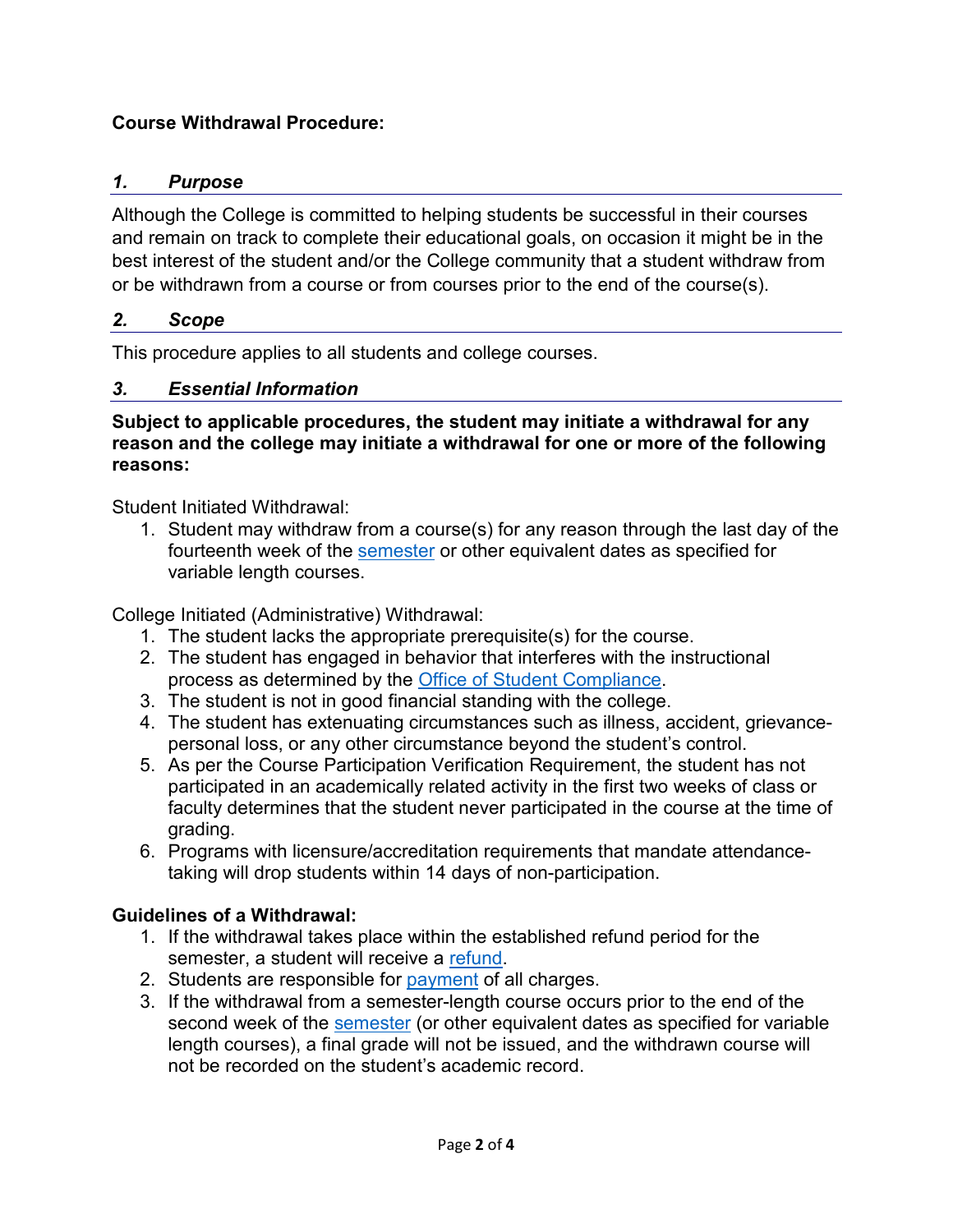- 4. If the withdrawal from a semester-length course occurs between the first day of the third week of the semester and the last day of the fourteenth week of the semester the student will receive a grade of "W" for the course.
- 5. The college will retain a record of all withdrawals.
- 6. Students dropped due to non-participation from a program that has licensure/accreditation requirements will receive a W on the transcript at the time of grading for the course.
- 7. Military students wishing to withdraw from a course due to deployment or extended training orders must provide documentation in order to receive a 100% refund of tuition and course fees. A final grade will not be issued, and the withdrawn course will not be recorded on the student's academic record.
- 8. Students receiving financial aid who do not complete any courses for a semester (0.0, Z, I, and/or W) or who are not actively enrolled are subject to Return of Title IV Funds and the institution must determine if the student earned all of the financial aid received for the semester.
- 9. Any student, who disputes an administrative withdrawal, may submit a Student [Dispute of Administrative Withdrawal](https://www.lcc.edu/appeals-complaints/) from Class(es) request.

Definition of Academically Related Activity:

The following academically relate activities constitute participation for purposes of determining whether a student started an LCC face-to-face or hybrid course, which consists of both classroom attendance and activities in the Desire to Learn (D2L) system:

- Physically attending a class where there is an opportunity for direct interaction between the instructor and students;
- **Submitting an academic assignment;**
- Taking an exam, completing an interactive tutorial, or participating in computerassisted instruction;
- **EXTED Attending a study group that is assigned by the instructor;**
- Participating in an online course discussion about academic matters (logging into an online course without active participation is not acceptable); and
- Initiating contact with a course instructor within the D2L system to ask a question about the academic subject studied in the course.

The following academically related activities constitute participation for purposes of determining whether a student started an LCC distance education course, which consists of activities within the D2L system:

- **Student submission of an academic assignment;**
- Student submission of an exam:
- **Documented student participation in an interactive tutorial or computer-assisted** instruction;
- A posting by the student showing the student's participation in an online study group that is assigned by the instructor;
- A posting by the student in a course discussion forum showing the student's participation in an online discussion about academic matters; and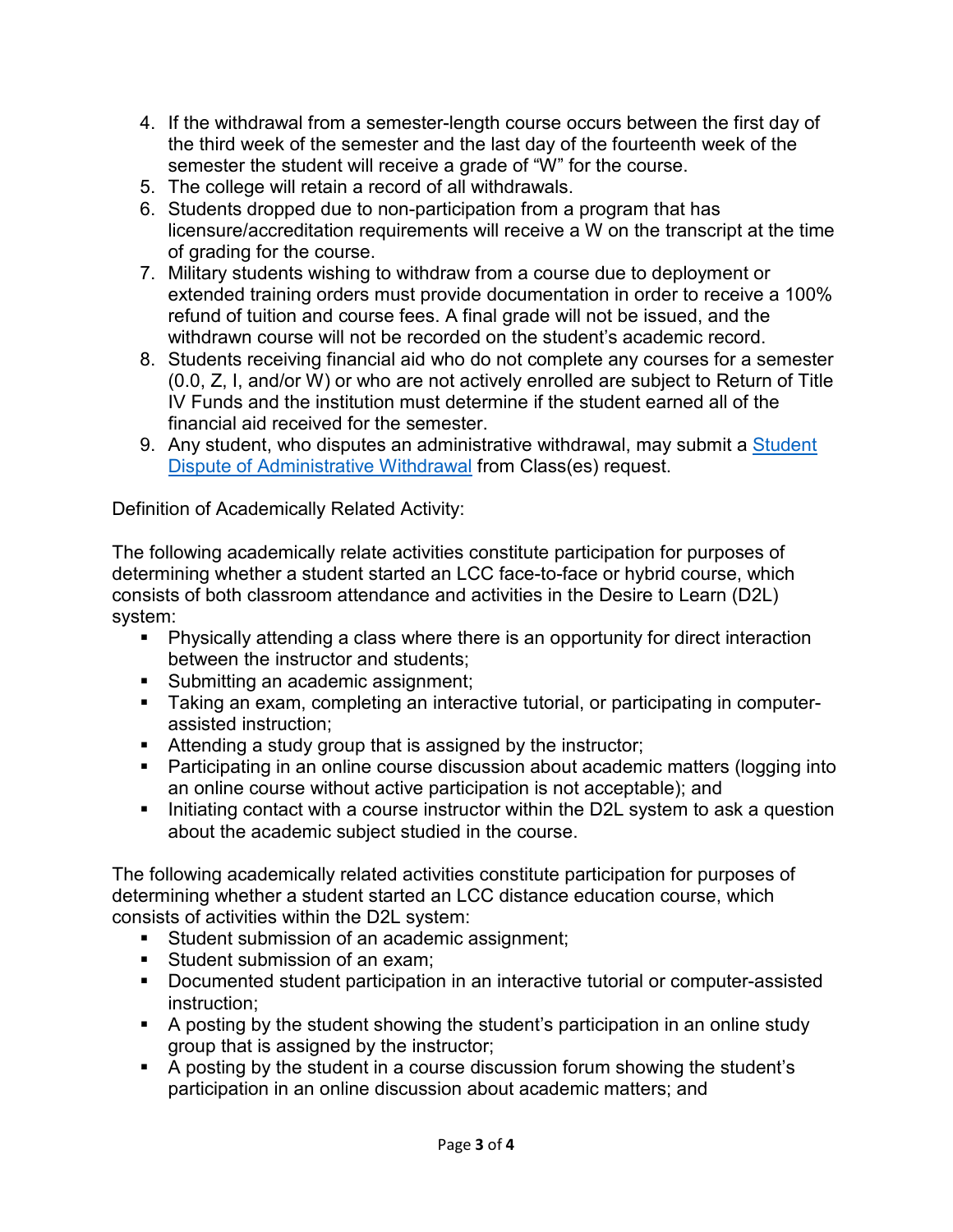An email from the student or other documentation showing that the student initiated contact with the course instructor within the D2L system to ask a question about the academic subject studied in the course.

#### *4. Responsibilities*

The Registrar's Office is the designated office responsible for preparing and overseeing the procedures as it relates to the course withdrawal criteria.

#### *5. Procedure*

- 1. Students are encouraged to discuss alternative options with their instructor or success coach before withdrawing from a course.
- 2. Students who are receiving financial aid should contact the Financial Aid Office before withdrawing to determine the impact on their [financial aid](https://www.lcc.edu/admissions-financial-aid/finaid/policies.html#R2T4) eligibility.
- 3. Students who are receiving veteran benefits should contact the Veterans and Military Affairs Office before withdrawing from a course.
- 4. To withdraw from a course, students must log into [MyLCC.](https://cas.lcc.edu/cas/login?service=https%3A%2F%2Fmy.lcc.edu%2Fc%2Fportal%2Flogin) In the upper left corner, click on Banner. Click on the Student tab, select Registration, then select Registration Tasks. Click the first link for Add or Drop Classes. Choose the semester from the list, then click Submit. You will see the list of registered courses with a dropdown action next to each course. Choose the Drop option next to the course(s) you want to drop, then select Submit Changes at the bottom.

**Note**: Students with a hold on their account cannot withdraw themselves from a course in Banner Self Service. Instead, the student should contact the [Registrar's Office](https://lcc.edu/admissions-financial-aid/registrar/registration/index.html) for instructions on how to withdraw from the course.

#### *6. References*

- [Refund and Withdrawal Dates](https://lcc.edu/academics/calendars/)
- **[Tuition and Fee Refund Policy](https://lcc.edu/academics/policies-procedures.html#Tuition%20and%20Fee%20Refund%20Policy)**
- **[Return of Title IV Funds](https://www.lcc.edu/admissions-financial-aid/finaid/policies.html)**
- **[Adjusting Your Schedule](https://www.lcc.edu/admissions-financial-aid/registrar/registration/)**
- [Course Participation Verification Guidelines](https://www.lcc.edu/admissions-financial-aid/finaid/policies.html)
- [Grading System](https://lcc.edu/academics/policies-procedures.html#grading) Criteria
- **[Student Attendance](https://lcc.edu/about/board-of-trustees/documents/policies/3-student-and-instruction/3-016_student-attendance.pdf#search=student%20attendance%20policy) Policy**